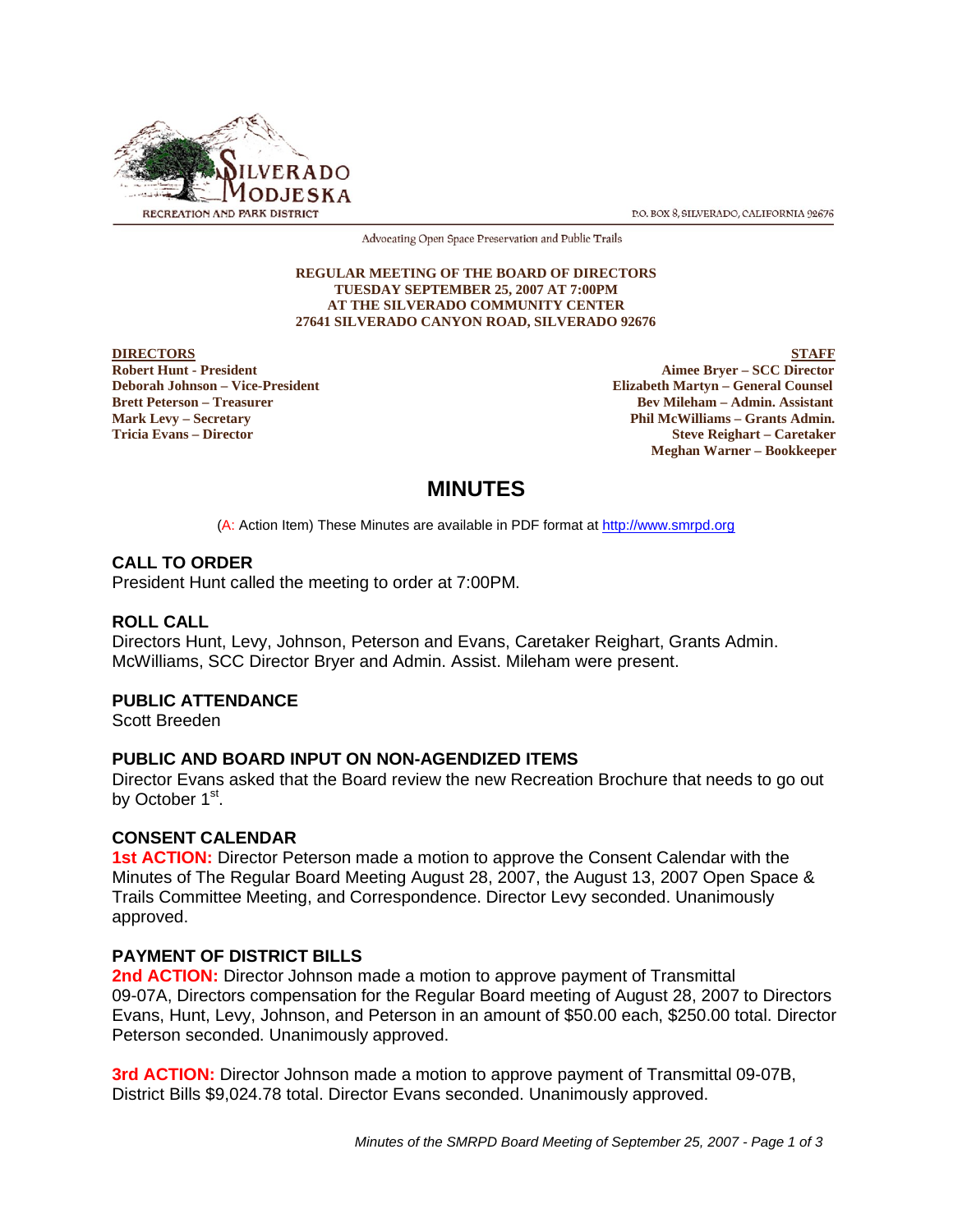**4th ACTION:** Director Johnson made a motion to approve payment of Transmittal 09-07C, Utility Bills, \$1,883.68 Director Evans seconded. Unanimously approved.

# **SILVERADO CHILDREN'S CENTER**

Director Bryer reported that the Fall program started. Enrollment figures have not decreased. Parents' workdays and generous volunteers from the community combined to demolish and remove the old non-code playground structures. Director Bryer expressed appreciation for all the wonderful helpers. Rain gutters have been cleaned out, filters replaced, and leaves raked. The Center is participating in the Silverado Country Fair. Applications were submitted for Cox and Home Depot grants.

# **GRANTS ADMINISTRATOR'S REPORT**

Phil McWilliams reported that the \$60,000 plus grant reimbursement check should arrive soon, at which time the remaining grant balances will be exactly determined so that investigation of solar power panels for the Silverado Community Center can begin.

# **CARETAKER'S REPORT**

Steve Reighart replaced needed locks at the Modjeska Community Center, so that the Board can select archival District records to be stored there. Fascia boards, doorstops and a motion sensor outdoors light switch were installed at Modjeska. The picnic tables there need resurfacing. Some cleanup of the vegetation behind Modjeska Community Center is needed.

**5th ACTION:** Director Hunt made a motion to approve up to \$650 for Bob Miller to repair the air conditioner units at Silverado Building B. Director Johnson seconded. Unanimously approved.

# **OTHER DISTRICT BUSINESS**

A. Discussed purchasing new energy efficient refrigerators for the community center and the Caretakers residence.

**6th ACTION:** Director Hunt made a motion to purchase 2 refrigerators that cost \$580.00 ea. plus tax for the Silverado Community and the Caretakers residence. Director Johnson seconded. Unanimously approved.

B. Discussed Rec Program fee structures, which have not been formalized. President Hunt directed the Recreation Committee to create a proposal for the Board to review and adopt.

C. Discussed a community dedication ceremony for a newly completed riding/biking/bicycling access route to the Silverado Truck Trail at the top of the Mesa access road. It was recently installed by the Irvine Ranch Conservancy with the permission of Kane Ranch in order to keep access open for hikers, bicyclists and equestrians. Directors Hunt and Peterson are the ad hoc committee to plan a ceremony.

E. The Board discussed having a volunteer appreciation event for the many community volunteers. November 3rd was selected and it will be held in both the A and B buildings in Silverado. Director Levy proposed honoring the volunteers and their families with a BBQ and certificates of appreciation.

**7th ACTION:** Director Levy made a motion to budget \$1,000 for the volunteer and employee Appreciation BBQ. Director Evans seconded. 4 – AYE and 1 – NO (Director Johnson opposed). Passed by majority vote of the Board.